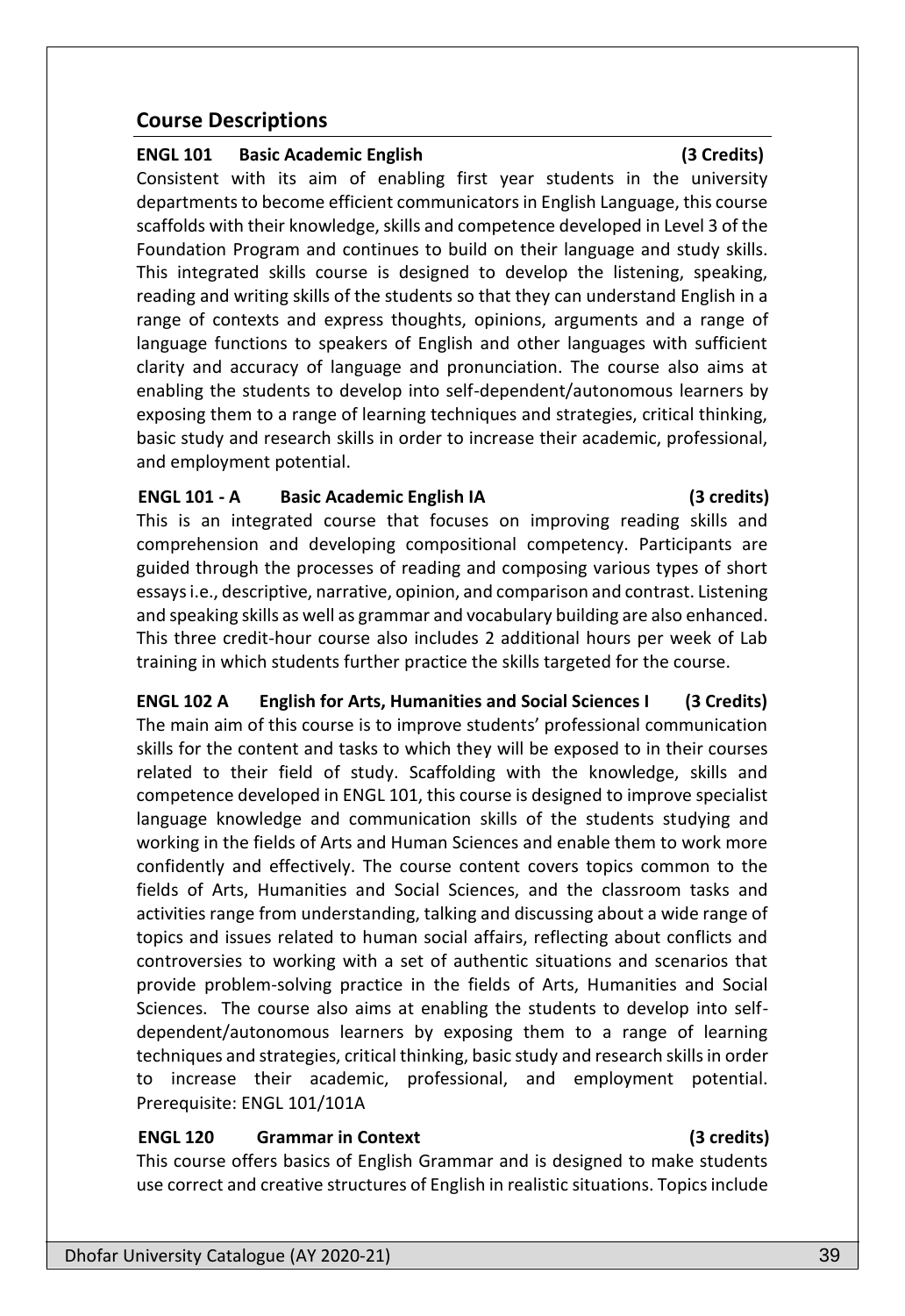auxiliaries, time and tense, subject-verb agreement, pronoun antecedent agreement, passive, conditionals, co-ordination and articles.

### **ENGL 160 Introduction to Literature (3 credits)**

This course is designed to acquaint students with the various literary genres. Without being comprehensive, the course emphasizes inquiry into works of major authors in poetry, drama, and prose. Through the study of thematically related texts, the course provides insights into the historical, political, and cultural contexts that influenced the work of these authors. It also introduces important literary concepts, such as character, plot, narrative, and imagery.

**ENGL 203 A English for Arts, Humanities and Social Sciences II (3 Credits)** This course builds on the knowledge, skills and competence developed in ENGL 102 A and further continues to improve students' professional communication skills for the content and tasks to which they will be exposed to in their courses related to their field of study. The course is designed to improve specialist language knowledge and communication skills of the students studying and working in the fields of Arts and Human Sciences and enable them to work more confidently and effectively. The course content covers topics common to the fields of Arts, Humanities and Social Sciences, and the classroom tasks and activities range from understanding, talking and discussing about a wide range of topics and issues related to human social affairs, reflecting about conflicts and controversies to working with a set of authentic situations and scenarios that provide problem-solving practice in the fields of Arts, Humanities and Social Sciences. The course also aims at enabling the students to develop into selfdependent/autonomous learners by exposing them to a range of learning techniques and strategies, critical thinking, basic study and research skills in order to increase their academic, professional, and employment potential. Prerequisite: ENGL 102 /ENGL 102A

**ENGL 204 Advanced English for Academic Purposes and Research (3 Credits)**  The main objective of this course is to activate, enrich and strengthen students' English for academic purposes and prepare them for research. It aims at developing a take-off level proficiency in advanced academic reading and writing skills, study and research skills along with aural-oral skills. The course is also designed to promote self-study habits among students. In this course, the students continue to increase and develop their comprehension, analysis, and synthesis skills of a variety of extended academic texts about issues across curriculum. Students will also learn how to conduct and write independent research. The course content covers different stages of writing process and elements of writing and introduces and practices writing modes such as case studies, literature reviews, essays, reports and surveys. Particular attention will be given to issues around academic vocabulary, plagiarism and reference skills. Prerequisite: ENGL 203/ENGL 203 A/ENGL 203 B/ENGL 203 C/ENGL 203 E

## **ENGL 210 Introduction to Linguistics (3 credits)**

This course investigates the nature of human language through a survey of some of the major findings and research results in linguistics. Topics include the biological basis of human language, the structure of sounds, phrases, and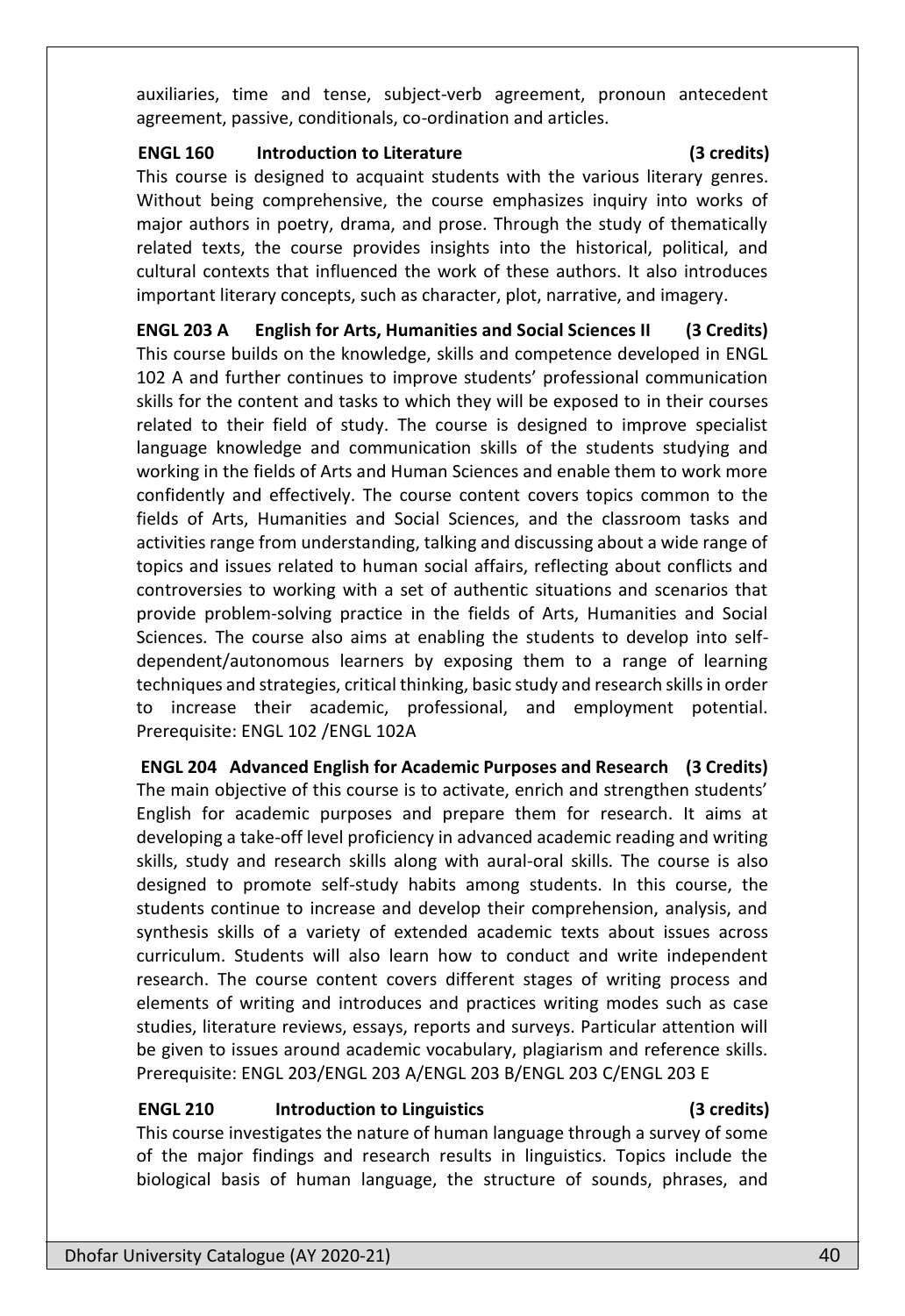meaning, language evolution, writing systems, linguistic variation, language acquisition, and computer analyses of speech.

### **ENGL 215 Phonetics and Phonology (3 credits)**

This course is an overview of English phonetics and phonology. Topics include the articulatory process, stress, and intonation. Students will learn how to transcribe spoken English into phonetic script and explore the range of variation found in English. This course will also help students recognize the differences among diverse sound systems.

## **ENGL 220 Morphology (3 credits)**

This course trains students to analyze and describe word constituents by means of authentic language data from a wide variety of languages. Students will learn how to correctly use common linguistic terms relating to morphology, organize data and perform morphological analyses, and write clear and adequate descriptions of the patterns discovered in the analyses.

## **ENGL 225 Modern Literature (3 credits)**

This course examines some of the substantial twentieth- and twenty-first century English voices. Major poems and other works of writing by the most important modern writers will be considered, emphasizing especially the period between post-WWI disillusionment and early internationalism. Genres studied will include nonfiction essays, diaries, editorials, fictional short stories, novel excerpts, and an array of poetry. Prerequisite: ENGL 160.

## **ENGL 230 Prose and Fiction in English (3 credits)**

This course covers a range of Anglo-American prose genres, including short stories, autobiographical writing and essays, in order to introduce some of the themes and literary techniques prevalent in British and American writing today. The course will focus on the individual and the family and will raise questions of identity and tradition. Prerequisite: ENGL 160.

## **ENGL 240 Introduction to Language (3 credits)**

The aim of this course is to introduce the study of language to both nonspecialists and those who are interested in language-related careers. Areas covered are human communication, the meaning and function of language, language and culture, language and thought, language acquisition, languages of the world, and the evolution of language.

## **ENGL 255 Psycholinguistics (3 credits)**

This course introduces students to the psychological processes that underlie linguistic behavior. Topics include theories of the language-thought relationship, language processing, language production, language comprehension, language and the brain, language acquisition, theories of language learning, and bilingualism. Prerequisite: ENGL 210

# **ENGL 260 Shakespeare (3 credits)**

In this course, students will read representative plays by Shakespeare and one play of his contemporaries. Attention will be given to theatrical conventions, as well as social, cultural, and intellectual history of the period. Prerequisite: ENGL 160.